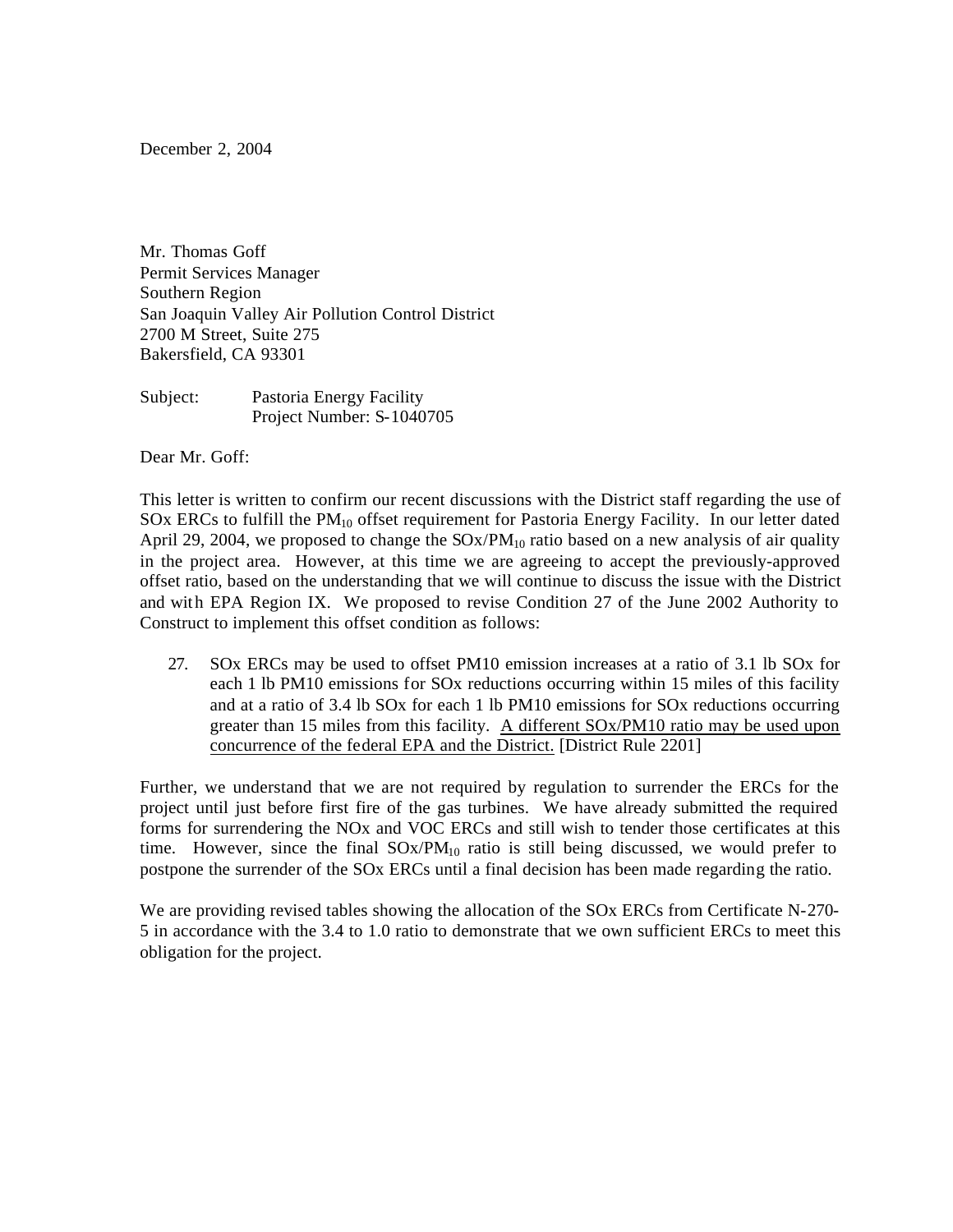Please do not hesitate to contact me at (925) 479-6729 should you have any questions regarding this submittal.

Respectfully Submitted,

Ms. Barbara McBride Director of Safety, Health & Environment Calpine Western and California Power Regions

attachment

xc: Nancy Tronaas, California Energy Commission Will Walters, Aspen Environmental Lance Shaw, California Energy Commission Fred Salzmann, Pastoria Energy Facility David Warner, SJVAPCD Central Office Ed Pike, EPA Region IX Gary Rubenstein, Sierra Research

2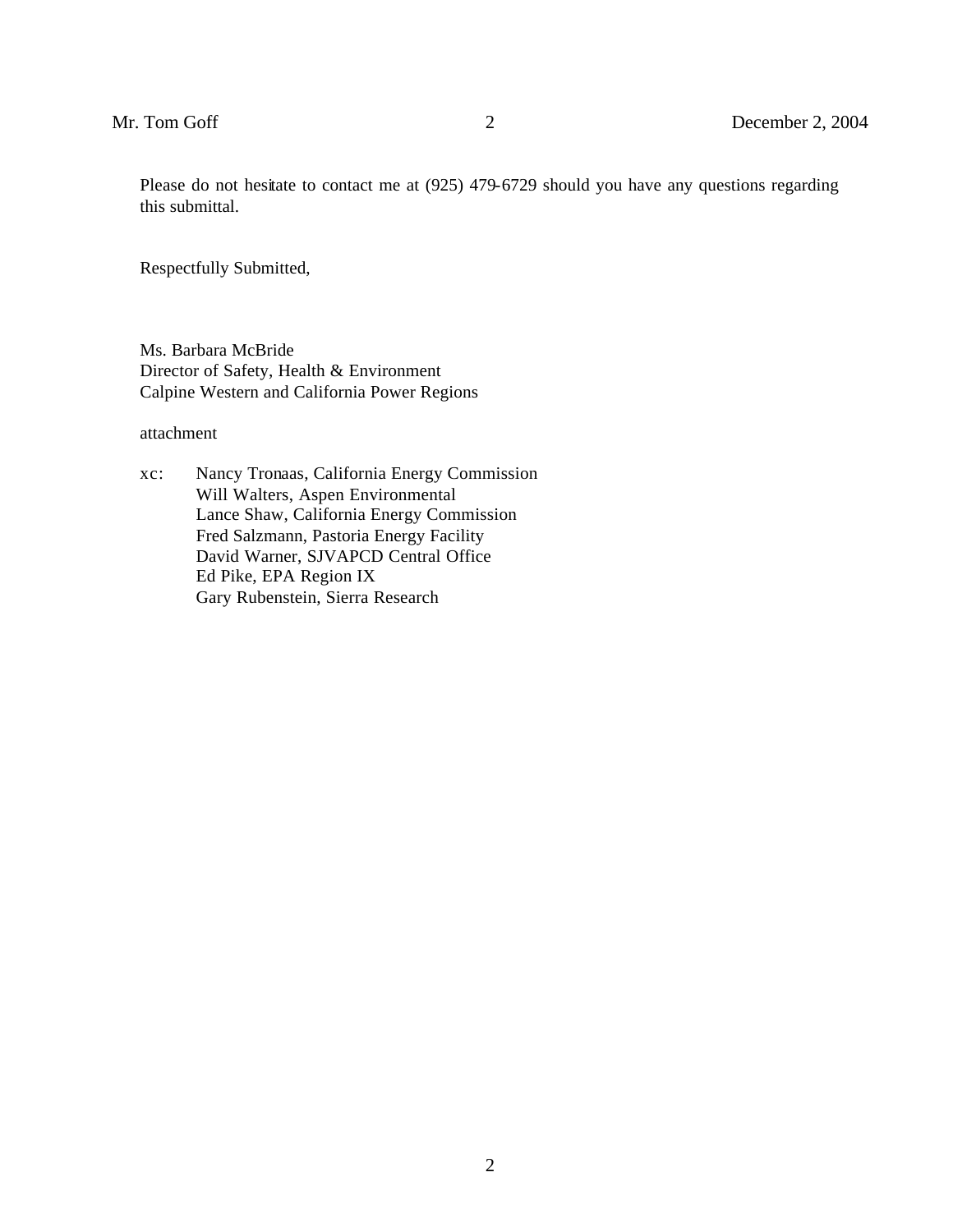|  |  | Table 1 (revised 11/2/04) |
|--|--|---------------------------|
|--|--|---------------------------|

| <b>Pastoria Energy Facility Emission Reduction Credits - SJVAPCD Requirements</b> |                |            |            |            |             |                        |  |  |  |
|-----------------------------------------------------------------------------------|----------------|------------|------------|------------|-------------|------------------------|--|--|--|
|                                                                                   | $Q1$ (lbs)     | $Q2$ (lbs) | $Q3$ (lbs) | $Q4$ (lbs) | Annual, Ibs |                        |  |  |  |
|                                                                                   |                |            |            |            |             |                        |  |  |  |
| <b>NOx</b>                                                                        | 90             | 91         | 92         | 92         | 365         | Exclusion              |  |  |  |
| <b>Project Emissions</b>                                                          | 84,942         | 85,885     | 86,829     | 86,829     | 344,485     | 20,000                 |  |  |  |
| Project Emissions Subject to Offset                                               | 80,010         | 80,899     | 81,787     | 81,788     | 324,484     |                        |  |  |  |
| Required Offsets (1.5 ratio)                                                      | 120,015        | 121,349    | 122,681    | 122,682    | 486,727     |                        |  |  |  |
| $S-1554-2$                                                                        | 11.385         | 12.719     | 14,051     | 14,053     | 52,208      |                        |  |  |  |
| $C-375-2$                                                                         | 12,500         | 12,500     | 12,500     | 12,500     | 50,000      |                        |  |  |  |
| $C-376-2$                                                                         | 54,301         | 54,301     | 54,301     | 54,301     | 217.204     |                        |  |  |  |
| N-195-2                                                                           | 41.829         | 41,829     | 41,829     | 41,828     | 167,315     |                        |  |  |  |
| <b>Total ERCs Allocated to Pastoria</b>                                           | 120,015        | 121,349    | 122,681    | 122,682    | 486,727     |                        |  |  |  |
| Net Surplus NOx ERCs                                                              | $\Omega$       | $\Omega$   | $\Omega$   | $\Omega$   | $\Omega$    |                        |  |  |  |
|                                                                                   |                |            |            |            |             |                        |  |  |  |
| <b>VOC</b>                                                                        |                |            |            |            |             |                        |  |  |  |
| <b>Project Emissions</b>                                                          | 56,125         | 56,748     | 57,372     | 57,372     | 227,617     | 20,000                 |  |  |  |
| <b>Project Emissions Subject to Offset</b>                                        | 51,194         | 51,762     | 52,331     | 52,332     | 207,619     |                        |  |  |  |
| Required Offsets (1.5 ratio)                                                      | 76,791         | 77,643     | 78,496     | 78,498     | 311,428     |                        |  |  |  |
| S-1549-1                                                                          | 76,791         | 77,643     | 78,496     | 78,498     | 311,428     |                        |  |  |  |
| <b>Total ERCs Allocated to Pastoria</b>                                           | 76,791         | 77,643     | 78,496     | 78,498     | 311.428     |                        |  |  |  |
| Net Surplus VOC ERC's                                                             |                | 0          |            | 0          |             |                        |  |  |  |
|                                                                                   |                |            |            |            |             |                        |  |  |  |
| <b>SOx</b>                                                                        |                |            |            |            |             |                        |  |  |  |
| <b>Project Emissions</b>                                                          | 20,905         | 21,137     | 21,369     | 21,369     | 84,780      |                        |  |  |  |
| <b>Project Emissions Subject to Offset</b>                                        | 20,905         | 21,137     | 21,369     | 21,369     | 84,780      |                        |  |  |  |
| Required Offsets (1.5 ratio)                                                      | 31,358         | 31,706     | 32,054     | 32,054     | 127.172     |                        |  |  |  |
| N-270-5                                                                           | 122,314        | 123,673    | 125,032    | 125,032    | 496,051     |                        |  |  |  |
| <b>Total ERCs Allocated to Pastoria</b>                                           | 122,314        | 123,673    | 125,032    | 125,032    | 496,051     |                        |  |  |  |
| Surplus SOx ERC's                                                                 | 90,956         | 91,967     | 92,978     | 92,978     | 368,879     |                        |  |  |  |
| SOx ERCs Used to Offset PM10                                                      | 90,956         | 91,967     | 92,978     | 92,978     | 368,879     |                        |  |  |  |
| Net Surplus SOx ERCs                                                              | $\overline{0}$ | $\Omega$   | $\Omega$   | $\Omega$   | 0           |                        |  |  |  |
|                                                                                   |                |            |            |            |             |                        |  |  |  |
| <b>PM10</b>                                                                       |                |            |            |            |             |                        |  |  |  |
| Project Emissions (1)                                                             | 58,305         | 58,953     | 59,601     | 59,601     | 236,460     |                        |  |  |  |
| Project Emissions Subject to Offset                                               | 58,305         | 58,953     | 59,601     | 59,601     | 236.460     |                        |  |  |  |
| Required Offsets (1.5 ratio)                                                      | 87,458         | 88,430     | 89,402     | 89,402     |             | 354,692 Ratio w/o dist |  |  |  |
| PM10 from Surplus SOx ERCs                                                        | 87,458         | 88,430     | 89,402     | 89,402     | 354,692     | 1.06                   |  |  |  |
| Net Surplus PM10 ERCs                                                             | 0              | $\Omega$   | $\Omega$   | $\Omega$   | 0           |                        |  |  |  |

1. PM10 quarterly emissions reflect latest Commission approved post-certification amendment approved July 3, 2002, which differs from attached Commission letter dated August, 11, 2003.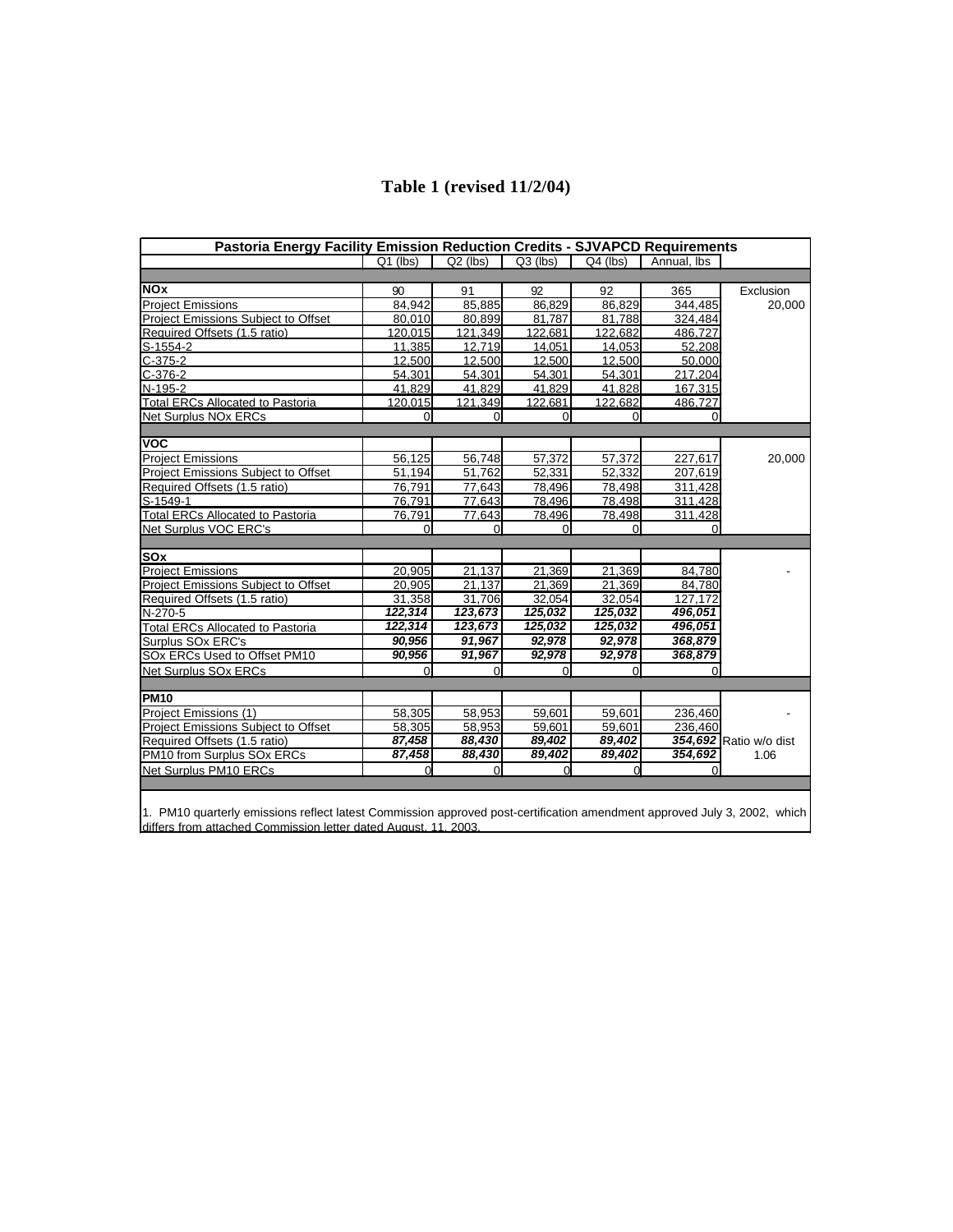| Pastoria Energy Facility Emission Reduction Credits - CEC Requirements |            |            |              |            |             |                        |  |  |  |  |  |
|------------------------------------------------------------------------|------------|------------|--------------|------------|-------------|------------------------|--|--|--|--|--|
|                                                                        | $Q1$ (lbs) | $Q2$ (lbs) | $Q3$ (lbs)   | $Q4$ (lbs) | Annual, Ibs |                        |  |  |  |  |  |
|                                                                        |            |            |              |            |             |                        |  |  |  |  |  |
| <b>NOx</b>                                                             | 90         | 91         | 92           | 92         | 365         | Exclusion              |  |  |  |  |  |
| <b>Project Emissions</b>                                               | 85.296     | 86.243     | 87.191       | 87.191     | 345.921     | $\Omega$               |  |  |  |  |  |
| Required Mitigation (1.0 ratio)                                        | 85.296     | 86.243     | 87.191       | 87.191     | 345.921     |                        |  |  |  |  |  |
| $S-1554-2$                                                             | 11,385     | 12,719     | 14,051       | 14,053     | 52,208      |                        |  |  |  |  |  |
| $C-375-2$                                                              | 12.500     | 12.500     | 12.500       | 12.500     | 50.000      |                        |  |  |  |  |  |
| $C-376-2$                                                              | 54,301     | 54,301     | 54,301       | 54,301     | 217,204     |                        |  |  |  |  |  |
| N-195-2                                                                | 41.829     | 41.829     | 41.829       | 41.828     | 167.315     |                        |  |  |  |  |  |
| <b>Total ERCs Allocated to Pastoria</b>                                | 120,015    | 121,349    | 122,681      | 122,682    | 486,727     |                        |  |  |  |  |  |
| Net Surplus NOx ERCs                                                   | 34.719     | 35.106     | 35.490       | 35.491     | 140.806     |                        |  |  |  |  |  |
|                                                                        |            |            |              |            |             |                        |  |  |  |  |  |
| <b>VOC</b>                                                             |            |            |              |            |             |                        |  |  |  |  |  |
| <b>Project Emissions</b>                                               | 56,139     | 56,762     | 57,386       | 57,386     | 227,673     | $\Omega$               |  |  |  |  |  |
| Required Mitigation (1.0 ratio)                                        | 56.139     | 56.762     | 57.386       | 57.386     | 227.673     |                        |  |  |  |  |  |
| S-1549-1                                                               | 76,791     | 77,643     | 78,496       | 78,498     | 311,428     |                        |  |  |  |  |  |
| <b>Total ERCs Allocated to Pastoria</b>                                | 76,791     | 77,643     | 78,496       | 78,498     | 311,428     |                        |  |  |  |  |  |
| Net Surplus VOC ERC's                                                  | 20,652     | 20.881     | 21.110       | 21,112     | 83.755      |                        |  |  |  |  |  |
|                                                                        |            |            |              |            |             |                        |  |  |  |  |  |
| <b>SOx</b>                                                             |            |            |              |            |             |                        |  |  |  |  |  |
| <b>Project Emissions</b>                                               | 20,912     | 21,145     | 21,377       | 21,377     | 84,811      | $\Omega$               |  |  |  |  |  |
| Required Mitigation (1.0 ratio)                                        | 20.912     | 21.145     | 21.377       | 21.377     | 84.811      |                        |  |  |  |  |  |
| N-270-5                                                                | 122,314    | 123,673    | 125,032      | 125,032    | 496,051     |                        |  |  |  |  |  |
| <b>Total ERCs Allocated to Pastoria</b>                                | 122,314    | 123,673    | 125,032      | 125,032    | 496,051     |                        |  |  |  |  |  |
| Surplus SOx ERC's                                                      | 101,402    | 102.528    | 103.655      | 103.655    | 411.240     |                        |  |  |  |  |  |
| SOx ERCs Used to Offset PM10                                           | 61,810     | 62,496     | 63,183       | 63,183     | 250,673     |                        |  |  |  |  |  |
| Net Surplus SOx ERCs                                                   | 39,592     | 40,032     | 40,472       | 40,472     | 160,568     |                        |  |  |  |  |  |
|                                                                        |            |            |              |            |             |                        |  |  |  |  |  |
| <b>PM10</b>                                                            |            |            |              |            |             |                        |  |  |  |  |  |
| Project Emissions (1)                                                  | 58.311     | 58.959     | 59.607       | 59.607     | 236.484     | $\Omega$               |  |  |  |  |  |
| Required Offsets (1.0 ratio)                                           | 58.311     | 58.959     | 59,607       | 59,607     |             | 236,484 Ratio w/o dist |  |  |  |  |  |
| <b>PM10 from Surplus SOx ERCs</b>                                      | 58,311     | 58,959     | 59,607       | 59,607     | 236,484     | 1.06                   |  |  |  |  |  |
| Net Surplus PM10 ERCs                                                  | $\Omega$   | $\Omega$   | $\mathbf{0}$ | $\Omega$   | 0           |                        |  |  |  |  |  |
|                                                                        |            |            |              |            |             |                        |  |  |  |  |  |
|                                                                        |            |            |              |            |             |                        |  |  |  |  |  |
|                                                                        |            |            |              |            |             |                        |  |  |  |  |  |

1. PM10 quarterly emissions reflect latest Commission approved post-certification amendment approved July 3, 2002, which differs from attached Commission letter dated August, 11, 2003.